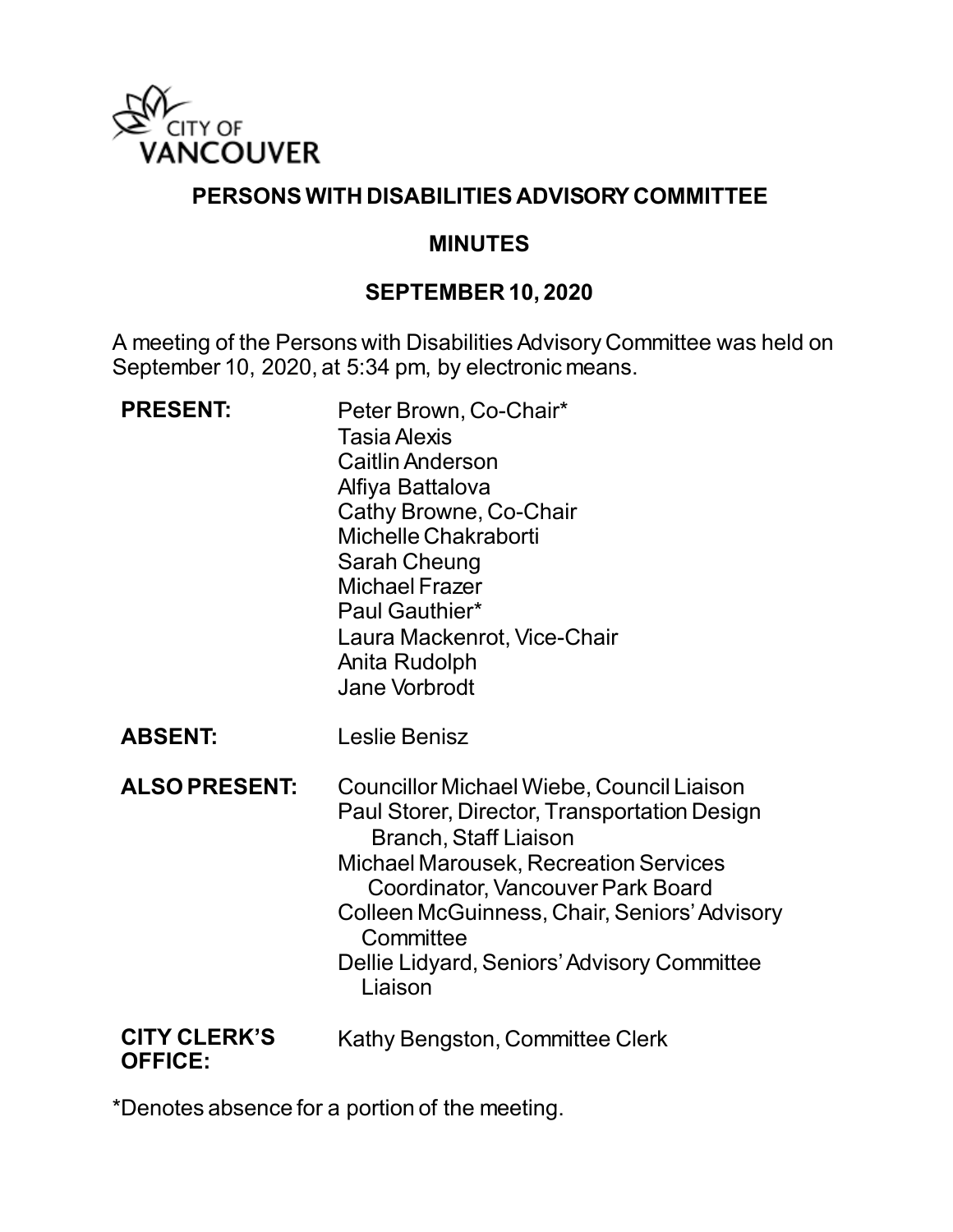# **WELCOME**

The Co-Chair, Peter Brown, acknowledged we are on the unceded territories of the Musqueam, Squamish, and Tsleil-Waututh Nations.

### **Leave of Absence Requests**

None.

### **Approval of Minutes**

MOVED by Michelle Chakraborti SECONDED by Alfiya Battalova

> THAT the Persons with Disabilities Advisory Committee approve the Minutes from the meeting of June 11, 2020, as circulated.

CARRIED UNANIMOUSLY

#### **1. Motions**

The Co-Chair introduced the following motions for the Committee's consideration.

# **a. SPARC BC – Geomapping Project**

MOVED by Laura Mackenrot SECONDED by Tasia Alexis

> THAT the Persons with Disabilities Advisory Committee retroactively approve the letter submitted to the Social Planning and Research Council of British Columbia (SPARC BC) on April 1, 2020, regarding their Geomapping Project.

### CARRIED UNANIMOUSLY

*Note: The Committee's letter of support dated March 31, 2020, entitled "SPARC BC", is on file at the City Clerk's Office.*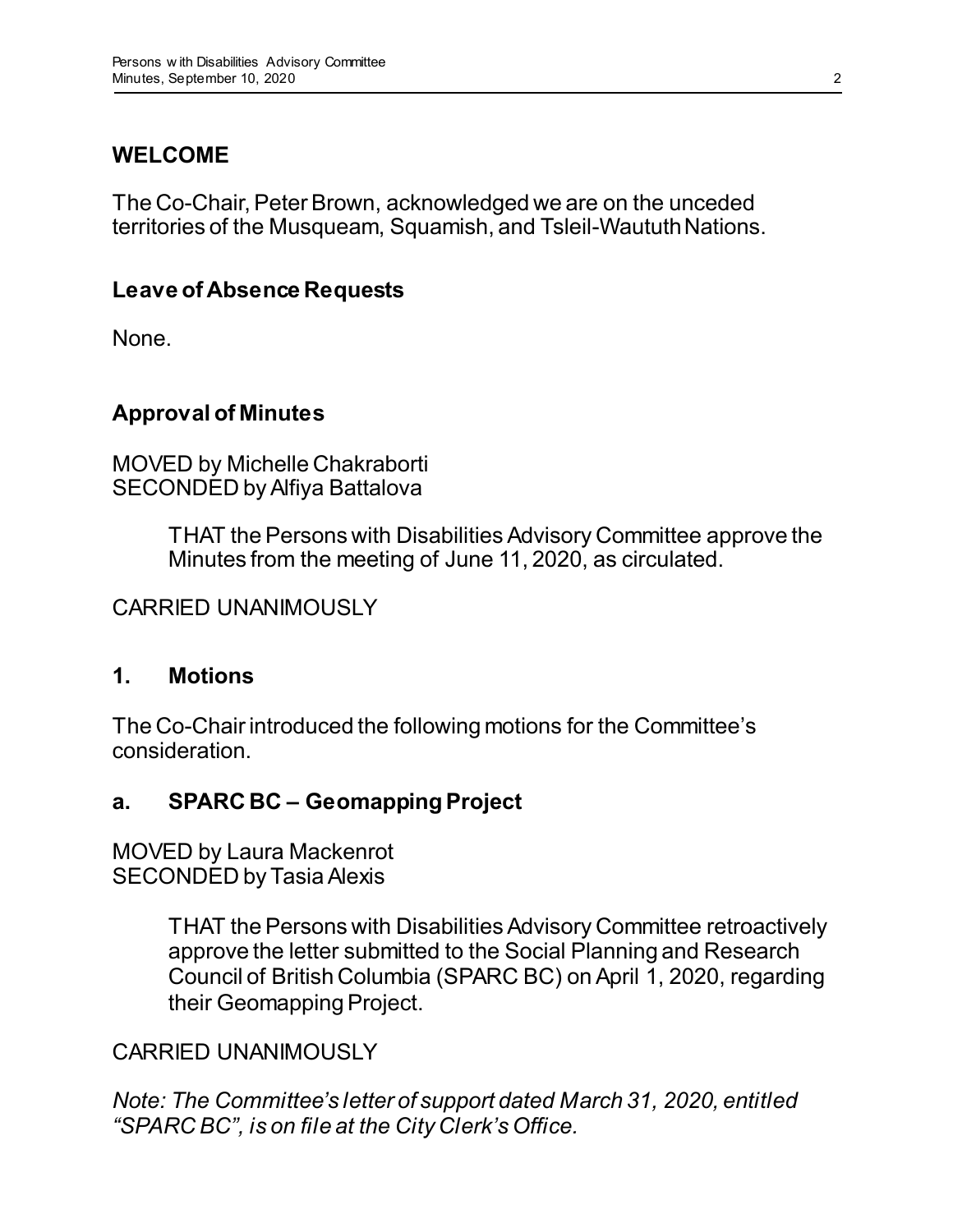# **b. Sunset Community Centre Project – Funding Application**

MOVED by Cathy Browne SECONDED by Paul Gauthier

> THAT the Persons with Disabilities Advisory Committee supports the City's funding grant application to the *Canada Infrastructure Program - British Columbia - Community, Culture and Recreation Infrastructure* for the Sunset Seniors' Centre.

FURTHER THAT the Persons with Disabilities Advisory Committee provide a letter to City staff in this regard.

### CARRIED UNANIMOUSLY

*Note: The Committee's letter to City Council dated September 10, 2020, entitled "Sunset Seniors' Centre", is on file in the City Clerk's Office.*

### **2. Provincial Accessibility Act – Update**

Guillaume Dufresne, Director, and Sam Turcott, Executive Lead, Accessibility Secretariat, Ministry of Social Development & Poverty Reduction, reported on the outcome of the province-wide consultations on accessibility legislation from September to November 2019, and provided an update on the development of accessibility legislation for BC.

# **3. Bus Stop Rebalancing Program**

The Translink Strategy Engagement team presented their bus stop rebalancing program for Line 002 - Macdonald route within the City of Vancouver, and received feedback from the Committees.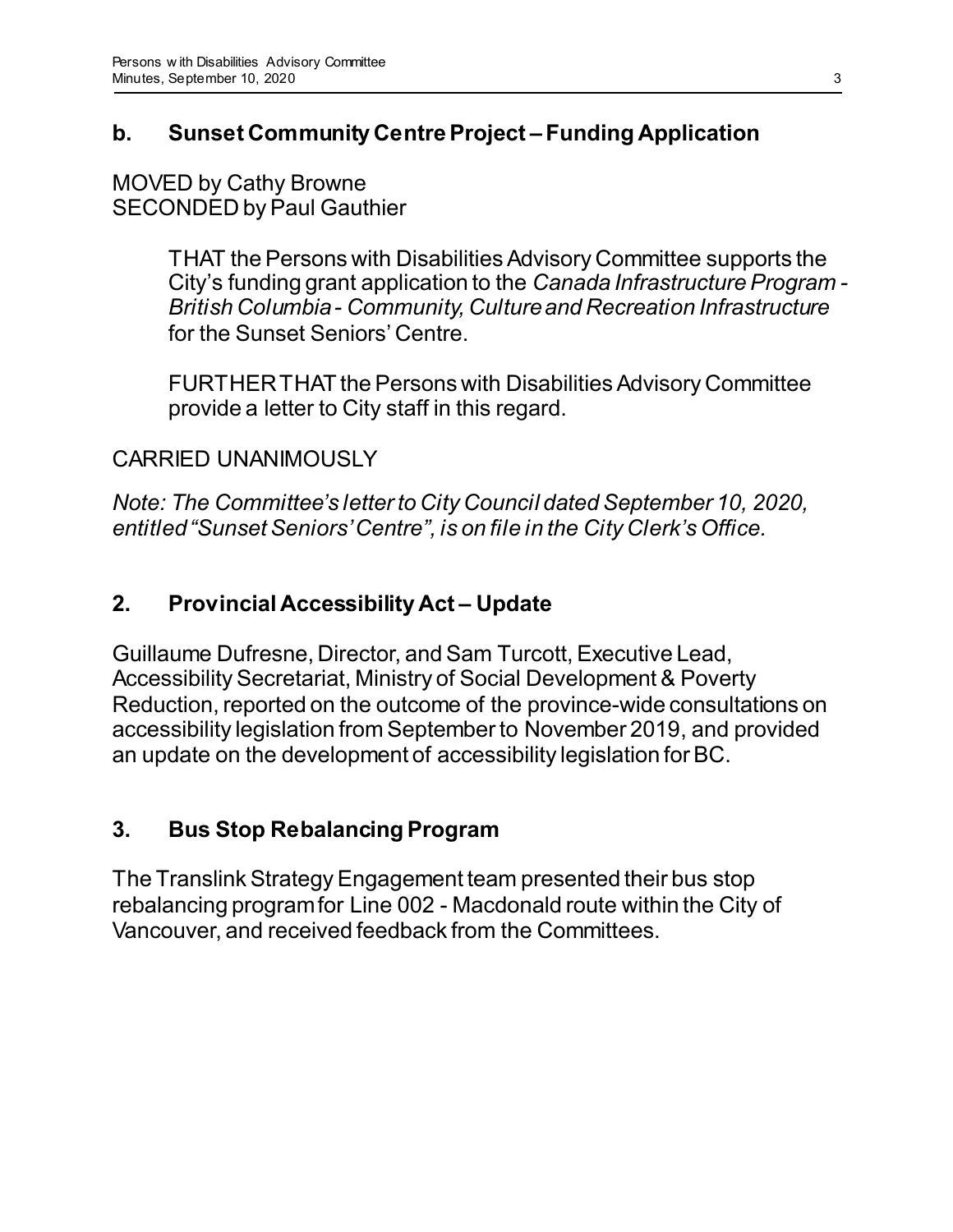### **4. Stanley Park**

MOVED by Michael Frazer SECONDED by Jane Vorbrodt

### WHEREAS

- 1. Stanley Park is an internationally recognized tourist spot and a favorite destination for many residents, including persons with disabilities and seniors, many of whom require access to the park by motor vehicle. The park is the jewel of City of Vancouver and is a popular destination for people of all abilities who benefit physically and mentally from having full access to all areas and aspects of the park by motor vehicle, bus, or HandyDART.
- 2. On April 8th, 2020, in response to the COVID-19 global pandemic, the Vancouver Park Board, without public consultation, temporarily closed Park Drive in Stanley Park to vehicles and diverted bicycles off of the seawall and onto Park Drive, to maximize social distancing for park users throughout the park, particularly on the seawall.
- 3. On June 8th, 2020, the Vancouver Park Board passed a motion, again without public consultation, directing Park Board staff to pursue a study of traffic patterns within the park, with the goal of looking at future alternatives, including but not limited to single lane vehicular traffic throughout the park.
- 4. On June 22nd, 2020, the Vancouver Park Board reopened the park to vehicles with a temporary traffic management plan that dedicated one travel lane to vehicles and one lane to cyclists on Park Drive. It was intended to maintain the prohibition against cyclists on the seawall, again "to facilitate and maintain safe physical distancing for park users."
- 5. The reopening did not return full access to all parts of Stanley Park for people with disabilities, as there was no motor vehicle access to Brockton Point or Third Beach. Further, accessible parking spots throughout the park were either eliminated or relocated elsewhere which diminished their accessibility.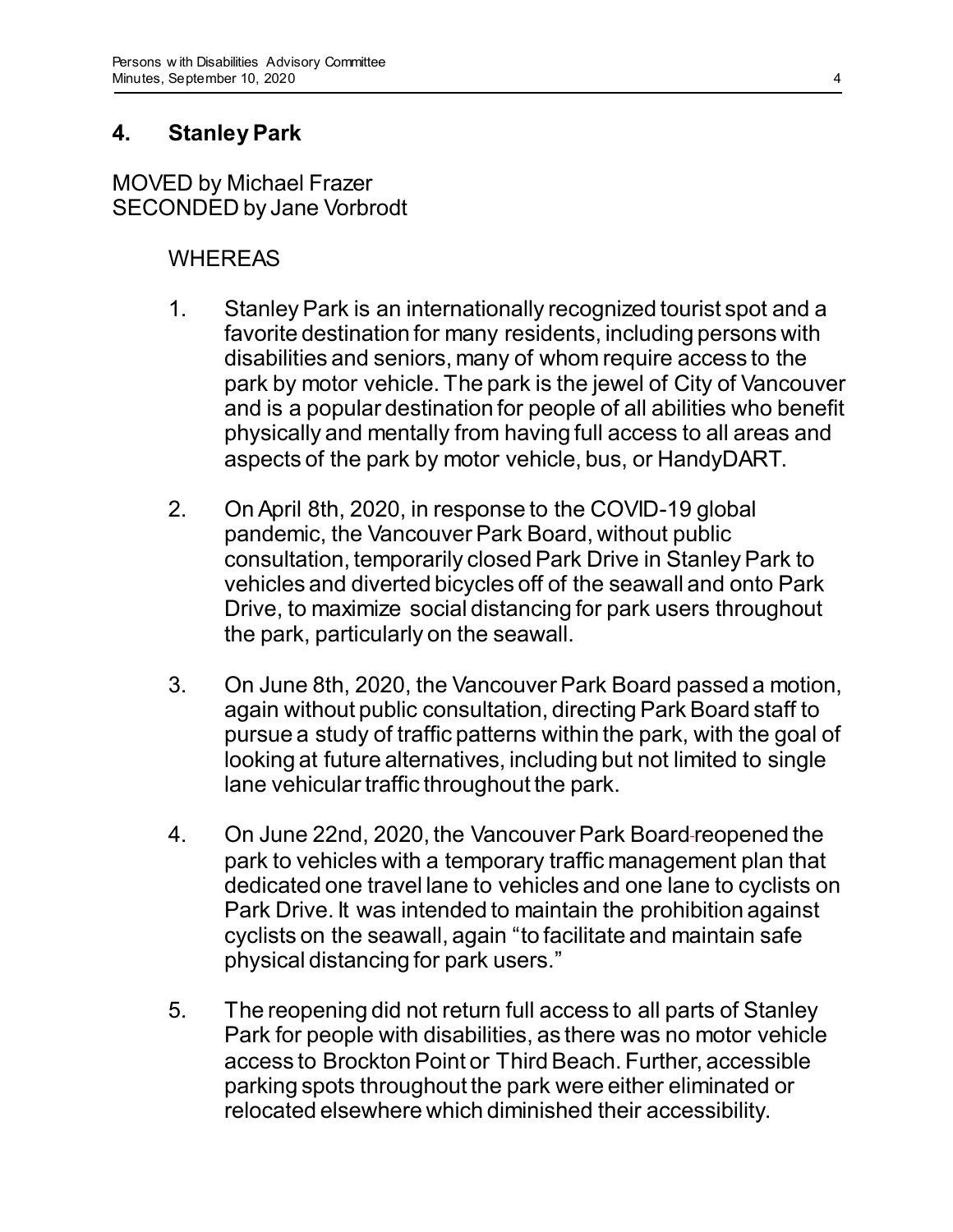- 6. The City of Vancouver has committed to the principle of accessibility for persons with disabilities and seniors, through the passage of the motion by the City Council dated September 2018 which emphasized the City's commitment to accessibility.
- 7. According to figures provided by Statistics Canada, in 2017, 22% of Canadians (6.2 million) who are 15 years and older identify as having one or more disabilities that limited their ability to pursue their daily activities. Many such persons with disabilities cannot access public spaces like Stanley Park without the use of a motor vehicle.
- 8. In its Transportation Plan 2040 the City of Vancouver states, "in the next 30 years, the number of Vancouver residents aged 60 and over will more than double. An aging population means changes in travel patterns and more people with physical challenges getting around our city. By building streets and public spaces with accessibility in mind, and providing transportation options that work for all people, we can ensure a future that allows everyone to meet their daily needs and participate in public life."
- 9. The Federal Government, with the implementation of the Accessible Canada Act, and the Provincial Government, with the upcoming introduction of accessible legislation, have recognized the basic human right of accessibility within our society, which the City of Vancouver has committed to through the creation of the Accessible Strategy Task Force.
- 10. On August 17, 2020, Deputy Provincial Health Officer Dr. Reka Gustafson confirmed at the daily COVID-19 update that the risk of transmission of the COVID-19 virus in public spaces like parks and beaches was very remote, thus undermining the public health rationale for any further restricted access to the park.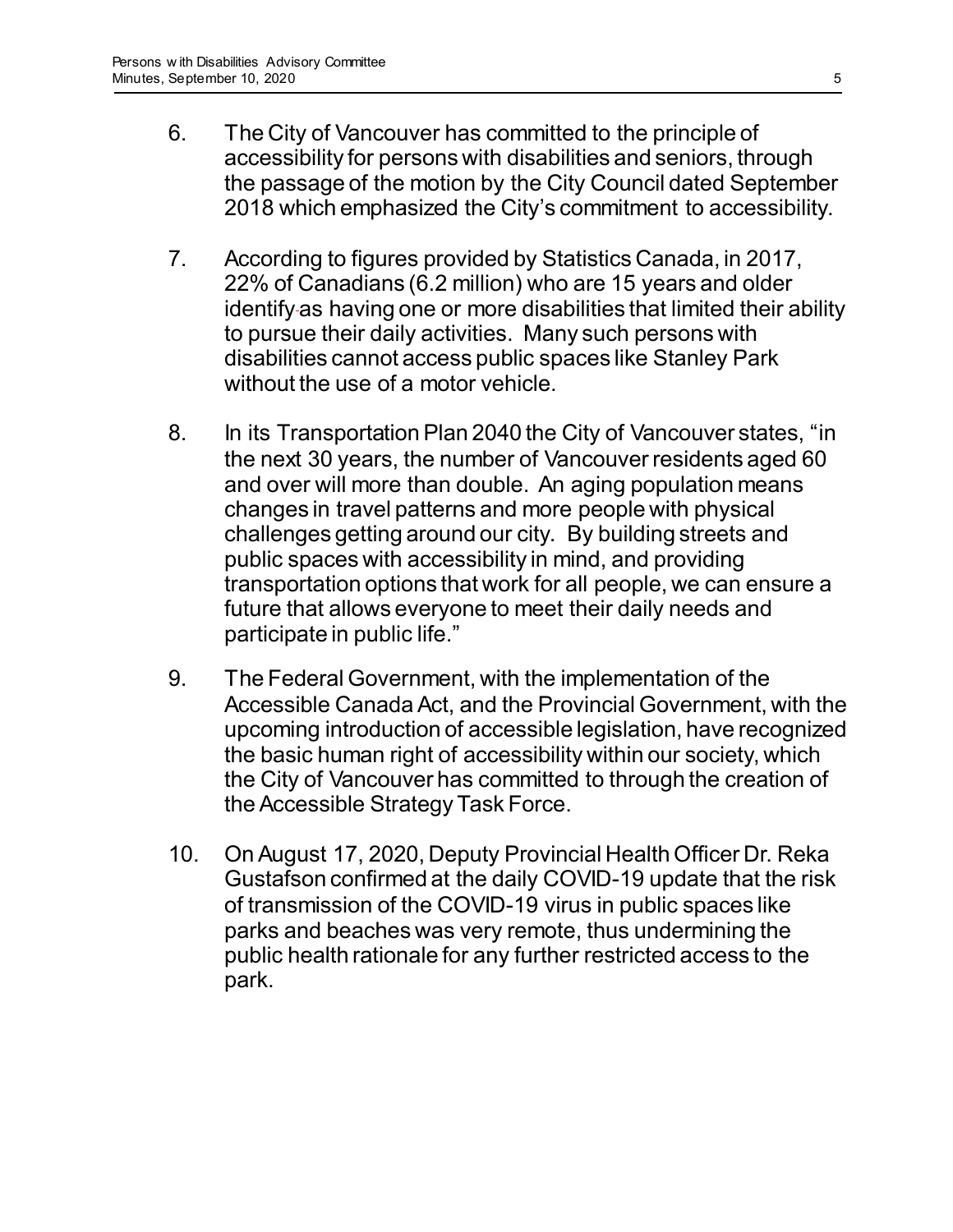- 11. The *B.C. Human Rights Code [RSBC 1996] c210*, applies to this situation. Specifically, Section 3 (a) and (b) and 8 (1) reads as follows:
	- **3** The purposes of this Code are as follows:

(a) to foster a society in British Columbia in which there are no impediments to full and free participation in the economic, social, political and cultural life of British Columbia;

(b) to promote a climate of understanding and mutual respect where all are equal in dignity and rights;

**8** (1)A person must not, without a bona fide and reasonable justification,

(a) deny to a person or class of persons any accommodation, service or facility customarily available to the public, or

(b) discriminate against a person or class of persons regarding any accommodation, service or facility customarily available to the public because of the race, colour, ancestry, place of origin, religion, marital status, family status, physical or mental disability, sex, sexual orientation, gender identity or expression, or age of that person or class of persons.

# THEREFORE BE IT RESOLVED

A. THAT the Persons with Disabilities Advisory Committee strongly recommends that Stanley Park be fully reopened to its level of accessibility prior to April 8, 2020, including the two travel lanes to vehicles, in order to re-establish full access for persons with disabilities and seniors to all areas, services and facilities of the park.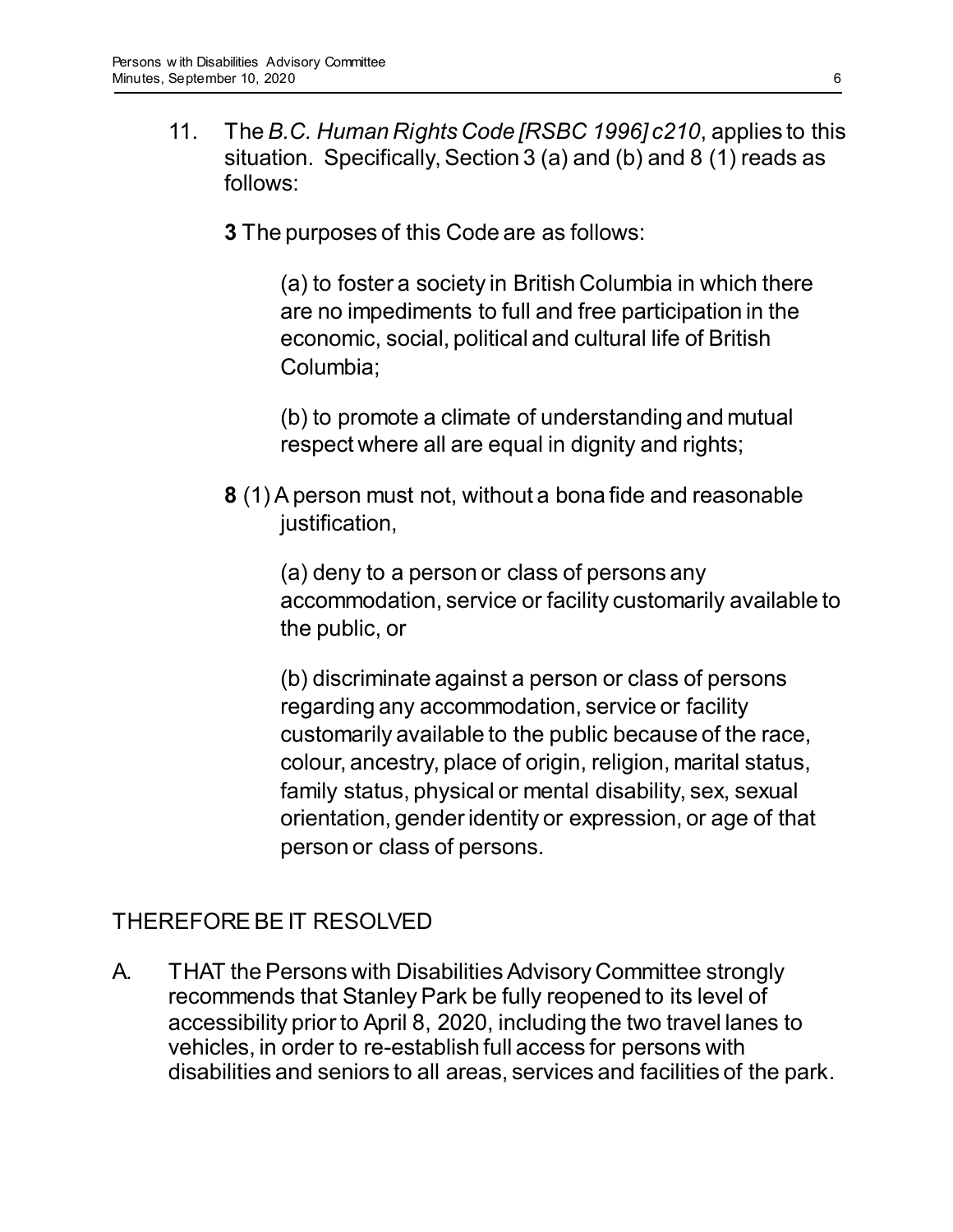- B. THAT the Persons with Disabilities Advisory Committee strongly recommends that Vancouver Park Board return all accessible parking stalls within the park to their pre-April 8, 2020 locations in order to comply with the City of Vancouver's commitment to accessibility.
- C. That the Vancouver Park Board engage in a fulsome consultation with the Persons with Disabilities Advisory Committee and the Seniors' Advisory Committee, prior to pursuing any changes to the accessibility of Stanley Park for persons with disabilities and seniors, including changes in the number of parking spots.

amended

AMENDMENT MOVED by Tasia Alexis SECONDED by Peter Brown

> THAT A be amended to insert the words "or better" after "2020", and before "including" , so that A reads as follows:

A. THAT the Persons with Disabilities Advisory Committee strongly recommends that Stanley Park be fully reopened to its level of accessibility prior to April 8th, 2020, or better, including the two travel lanes to vehicles, in order to reestablish full access for persons with disabilities and seniors to all areas, services and facilities of the park;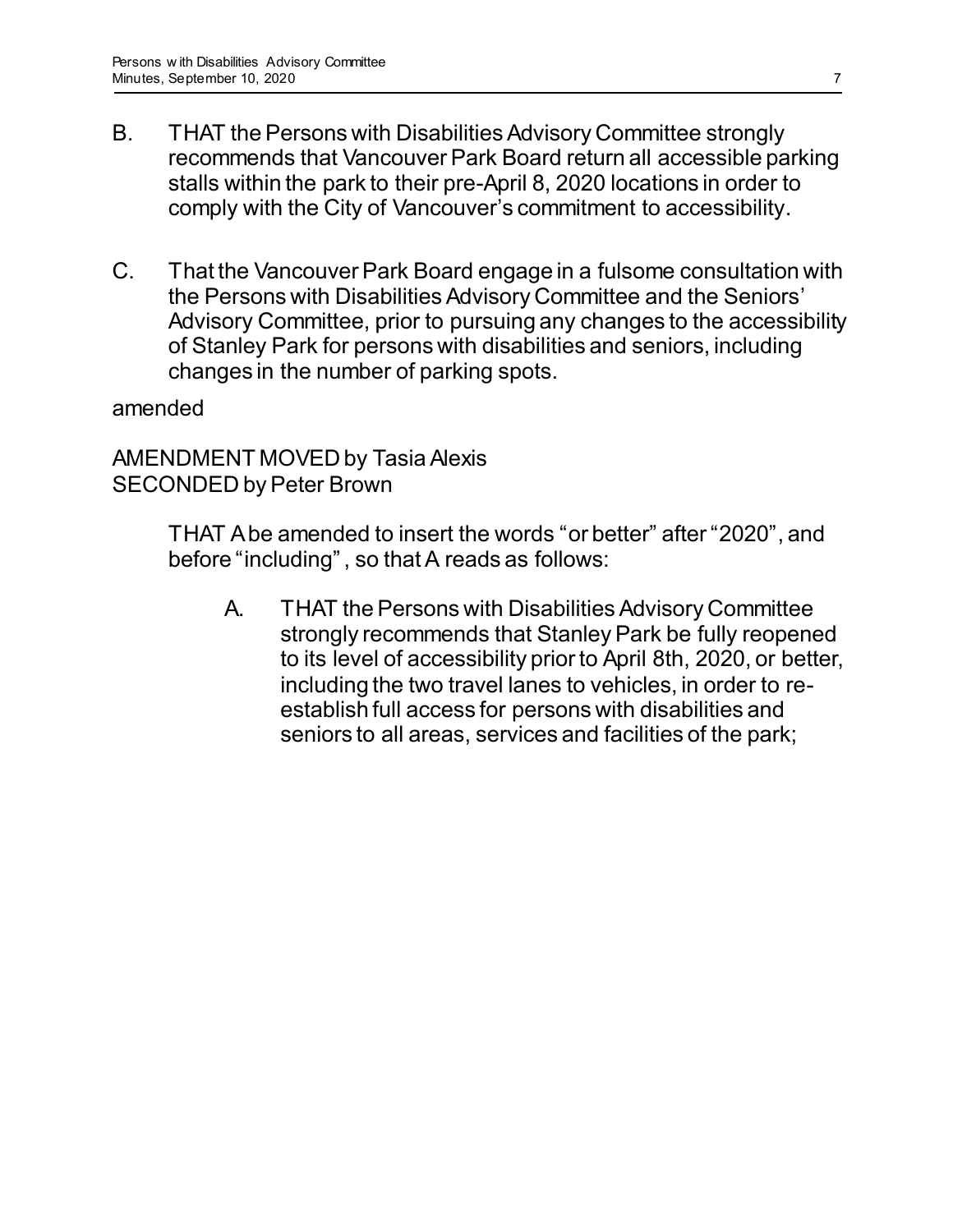FURTHER THAT B be amended by striking the word "return" and inserting the word "increase", and inserting the words "and pursue further consultation with respect to additional accessible parking" after the words "2020 locations", so that B reads as follows:

B. THAT the Persons with Disabilities Advisory Committee strongly recommends that the Vancouver Park Board increase all accessible parking stalls within the park to their pre-April 8, 2020 locations, and pursue further consultation with respect to additional accessible parking, in order to comply with the City of Vancouver's commitment to accessibility.

CARRIED UNANIMOUSLY (Paul Gauthier absent for the vote)

With the amendment having carried, the motion, as amended, was put and CARRIED UNANIMOUSLY with Paul Gauthier absent for the vote.

# **5. Liaison Updates**

Councillor Wiebe, Council Liaison, reported that the City's accessibility strategy is moving forward, with the goal to meet the needs of persons with disabilities.

Michael Marousek, Recreation Services Coordinator, reported that the Park Board is reopening community centres to allow front desk service and washroom access. Priority programming has restarted. Outdoor pools are closing and the first four indoor pools are re-opening, along with six fitness centres, followed by the arenas in October and November.

Karen Liebel, Coordinator, Accessible Services, Vancouver Public Library (VPL), reported that all library locations, except for Oakridge, will have limited services, which will include take-away services. Twelve computer labs will be open. The Digital Services department at VPL is now able to offer trouble-shooting for the library's digital collections over Zoom, in addition to phone and email support for accessing ebooks, eaudiobooks, streaming content, or other digital resources at the library. If interested, contact the main information line at 604-331-3603 to be transferred to the Digital Services department.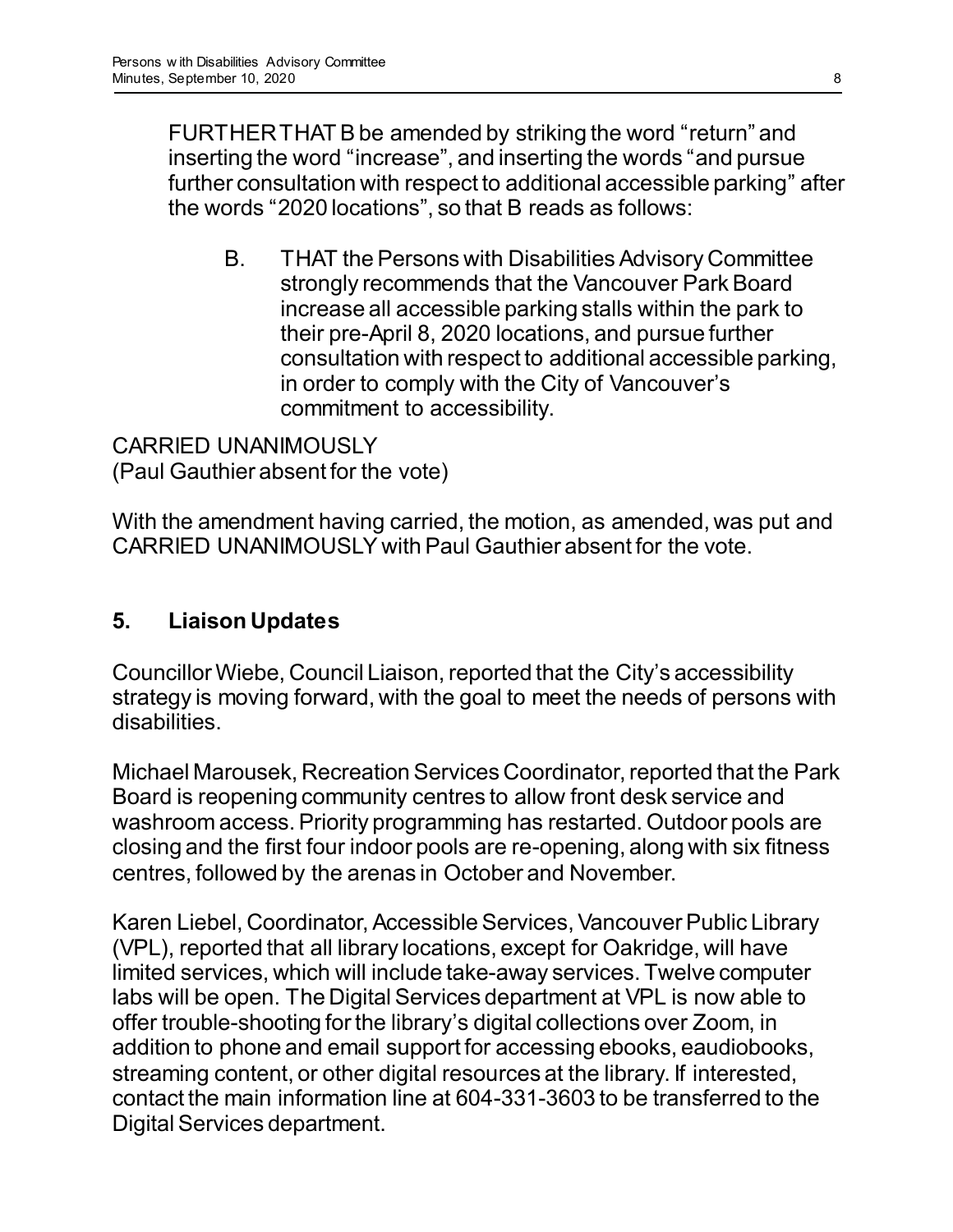Paul Storer, Director, Transportation Design, informed the Committee that he is still having ongoing conversations with planning and the Civic Asset Naming Committee regarding parking at the George Pearson Centre. Paul also shared that the Granville Bridge Connector and Drake Street updates are scheduled for the Standing Committee on City Finance and Services meeting on Wednesday, September 16, 2020.

# **6. Jeanette Anderson Street Naming Proposal Update**

No report.

# **7. Subcommittee Updates**

# **a. Accessible City**

The Seniors' Advisory Committee is proposing a motion regarding elevator accessibility for seniors.

# **b. Housing**

None.

# **c. Social Inclusion**

None.

# **d. Transportation**

None.

# **8. New Business**

None.